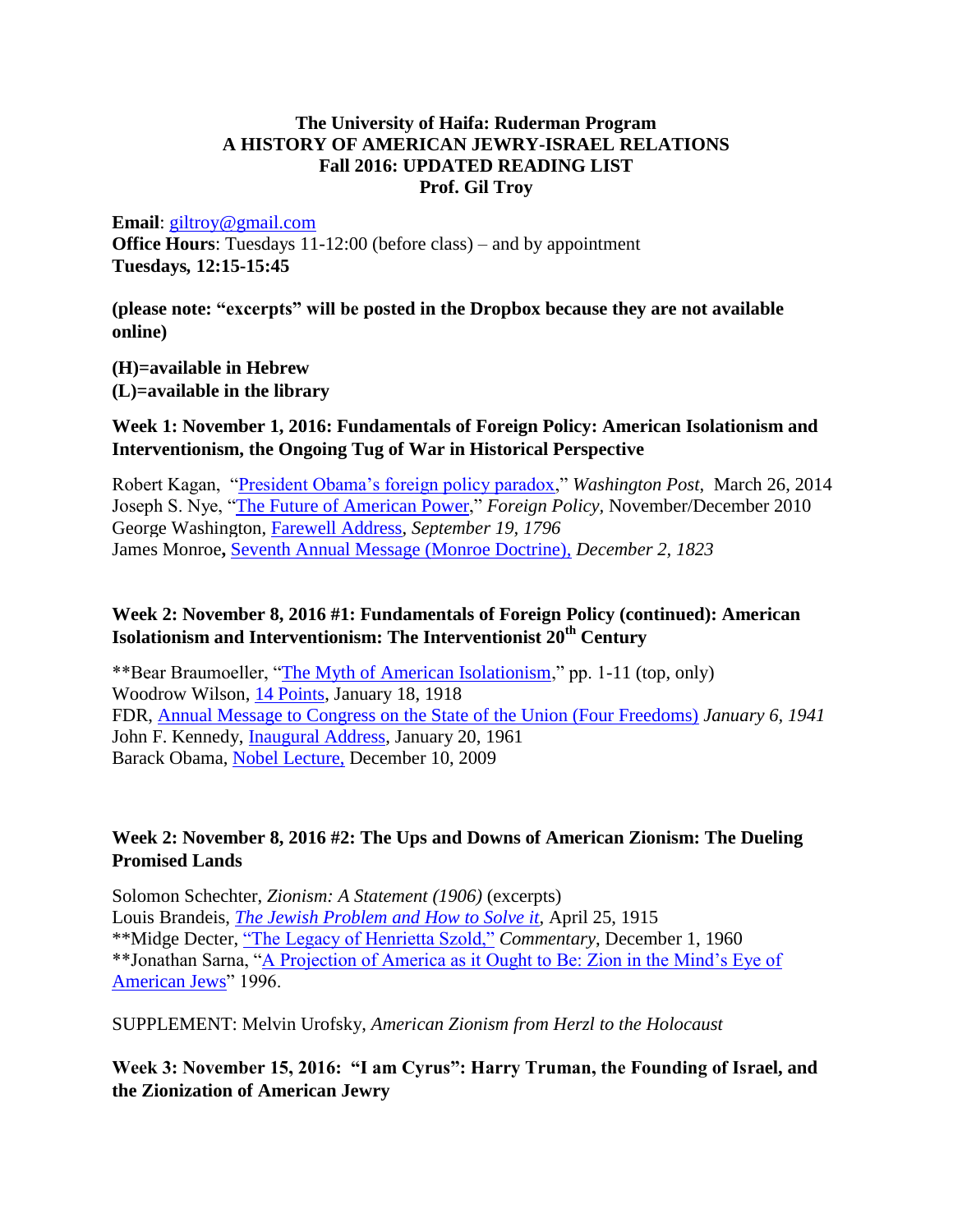A. CONTEXT: \*\*George Kennan, [Sources of Soviet Conduct,](http://www.historyguide.org/europe/kennan.html) 1947 Harry Truman, [Truman Doctrine,](http://www.americanrhetoric.com/speeches/harrystrumantrumandoctrine.html) May 12, 1947 \*\*Clark Clifford [Memorandum to Truman,](http://www.trumanlibrary.org/whistlestop/study_collections/1948campaign/large/docs/documents/pdfs/1-1.pdf) November 19, 1947 [Biltmore Program, 1942](http://www.jewishvirtuallibrary.org/jsource/History/biltmore.html)

 \*\*Milton Steinberg, ["The Creed of an American Zionist,](http://www.theatlantic.com/past/docs/unbound/bookauth/zionism/steinbrg.htm)" *The Atlantic,* February, 1945 Ben Hecht, *[Letter to the Terrorists of Palestine,](http://www.politicsforum.org/forum/viewtopic.php?t=74300)* May 14, 1947 [American Council for Judaism](http://www.acjna.org/acjna/about.aspx) Proposal [for Palestine.](http://www.zionism-israel.com/hdoc/ACJ_Plan_For_Palestine_1945.htm) 1945

SUPPLEMENT: George Kennan, *American Foreign Policy*

**B.** Harry Truman and the Recognition of Israel \*\*John Judis, ["Seed of Doubt,"](http://www.newrepublic.com/article/116215/was-harry-truman-zionist) *The New Republic*, 15 Jan 2014, \*\*Ronald Radosh, ["Original Sin,](http://jewishreviewofbooks.com/articles/730/original-sins/)" Jewish Review of Books, Spring, 2014 \*\* John Judis, ["What My Critics are Missing,](https://newrepublic.com/article/116763/john-b-judis-israel-book-what-my-critics-are-missing) The New Republic, Feb 26, 2014 [Timeline](http://www.trumanlibrary.org/israel/palestin.htm) [Correspondence](http://www.trumanlibrary.org/whistlestop/study_collections/israel/large/documents/newPDF/2-19.pdf#zoom=100) between **Truman** and Eddie **Jacobson**: *October 8, 1947:*  **[Truman's letter to Jacobson](http://www.trumanlibrary.org/whistlestop/study_collections/israel/large/documents/newPDF/42.pdf#zoom=100)**: February 27, 1948: **Draft of ["The Position of the United States with Respect to Palestine"](http://www.trumanlibrary.org/whistlestop/study_collections/israel/large/documents/newPDF/3-12.pdf#zoom=100)**  [Memo](http://www.trumanlibrary.org/whistlestop/study_collections/israel/large/documents/newPDF/3-14.pdf#zoom=100) supporting a Statement by Truman recognizing Israel, May 9, 1948 SUPPLEMENT: Ronald Radosh: *A Safe Haven* John Judis, Genesis: Truman, American Jews and the Origins of the Arab-Israeli Conflict

# **Week 4: November 22, 2016: Cold War Asset: Eisenhower's Ambivalence, Kennedy's Friendship, and American Jewry's Confusion**

- A. **Eisenhower's Ambivalence: [Miller Center Intro to Foreign Policy](http://millercenter.org/president) of Eisenhower,**  Rose Halprin, excerpts [Eisenhower, American Jewry, and Israel](http://americanjewisharchives.org/publications/journal/PDF/1985_37_02_00_alteras.pdf) by Isaac **Alteras, American Jewish Archives (1985)**
- B. The pro-Israel turn from Ike to JFK **[Miller Center Intro to Foreign Policy:](http://millercenter.org/president) of Kennedy** Jerome Chanes, [For Israel, A Foreign Policy Camelot,](http://www.thejewishweek.com/news/national-news/israel-foreign-policy-camelot) 11/11/13 **Kennedy's** [speech to Zionists,](http://www.presidency.ucsb.edu/ws/?pid=74217) *August 26, 1960*

Supplement: Warren Bass, *Support Any Friend*,

**Week 5: November 29, 2016: A. Israel through the lens of American Jews (Exodus, Cast a Giant Shadow, Munich and other clips)**

**November 29, 2016: B. Six Days of War (Round 1 – in class exercise): managing competing sources: Michael Oren and Primary Sources Building toward War: to be distributed that day**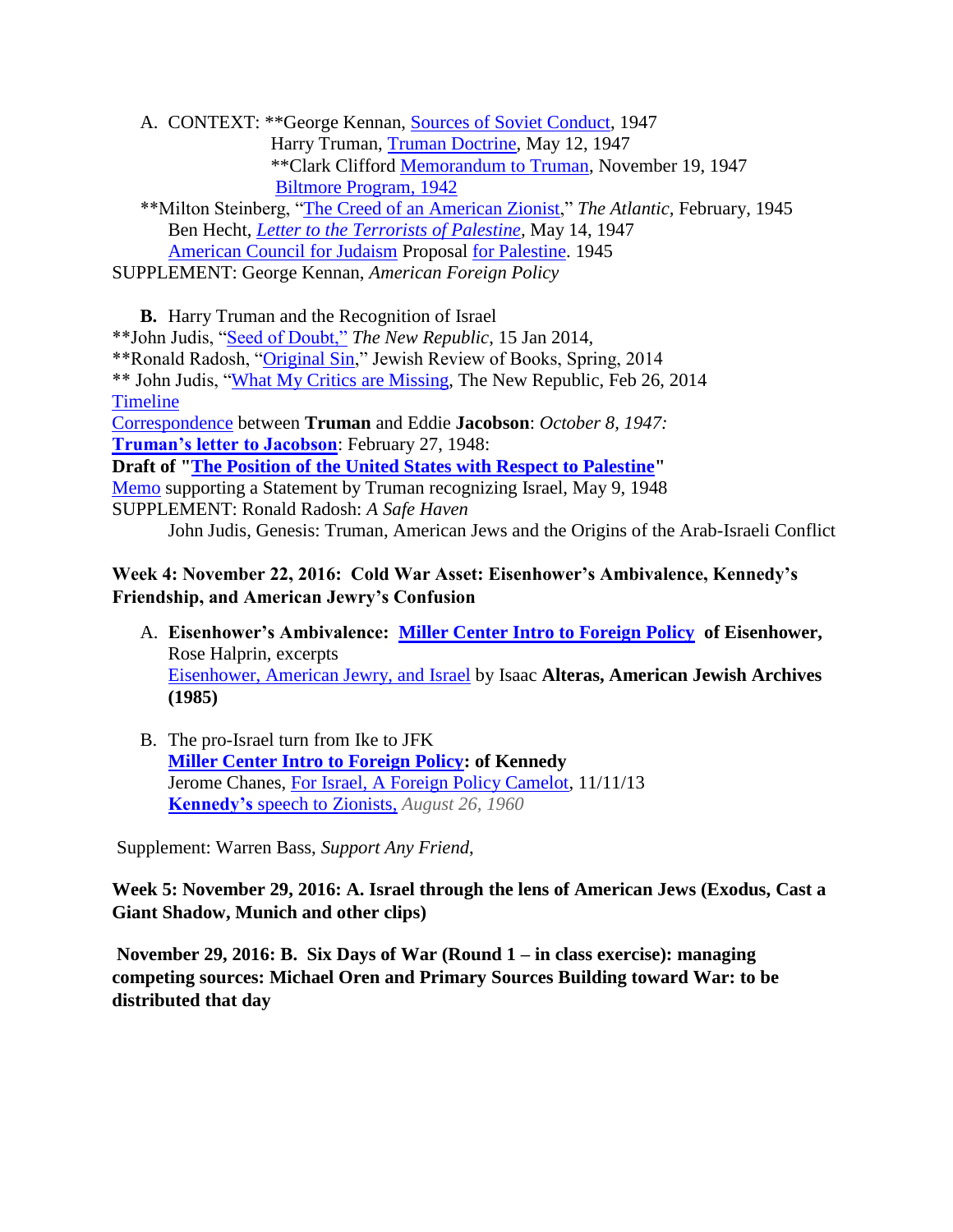**Week 6: December 6, 2016: Six Days of War as Game Changer (Round 2): The Rise of a New Zionism and the New Left** (**Elie Wiesel, Abraham Joshua Heschel, Philip Roth, SNCC Statements)**

**A.** Context: Lyndon Johnson, the Sixties and the Six Day War

**[Miller Center Intro to Foreign Policy:](http://millercenter.org/president) of Lyndon Johnson**

Abba Eban June 6, 1967 [speech:](http://ravenshawk.blogspot.co.il/2011/04/abba-ebans-speech-six-day-war-1967.html)

Lyndon Johnson [June 16, 1967 Speech](http://www.jewishvirtuallibrary.org/jsource/US-Israel/lbjpeace.html)

Michael Oren, "The Revelations of 1967: New Research on the Six Day War and Its Lessons for the Contemporary Middle East," *[Israel Studies](http://primo-icc-prod.hosted.exlibrisgroup.com/primo_library/libweb/action/display.do?frbrVersion=6&tabs=detailsTab&ct=display&fn=search&doc=TN_museS1527201x05200018&indx=3&recIds=TN_museS1527201x05200018&recIdxs=2&elementId=2&renderMode=poppedOut&displayMode=full&frbrVersion=6&frbg=&vl(606196044UI0)=any&&dscnt=0&scp.scps=primo_central_multiple_fe&vl(1UIStartWith0)=contains&tb=t&vid=IDC&mode=Basic&srt=rank&tab=idc_tab_articles&dum=true&vl(freeText0)=six%20day%20war%20michael%20oren&dstmp=1479031326282)*, 2005

**Supplement: Michael Oren,** *Six Days of War* **(H) (L) מיכאל אורן /המערכה ששינתה את פני המזרח התיכון :שישה ימים של מלחמה** 

**B. The IMPACT: The New Zionism** Chaim Waxman, [Impact of Six Day War on American Jewish Life,](http://www.bjpa.org/Publications/downloadFile.cfm?FileID=3007) pp. 212-214, 217-218

Yitz Greenberg on Six Day War: from Excerpts

#### **Supplements: Philip Roth,** *Portnoy's Complaint* **(H) (L)**

**פיליפ רות /מה מעיק על פורטנוי**  Abraham Joshua Heschel, *Israel: An Echo of Eternity* (L)

**Week 7: December 13, 2016: Nixon, Kissinger, Golda, and the Yom Kippur War: Saving Israel and Shuttling for Peace amid Growing Tensions (Nixon, Meir, Kissinger, Halkin)**

- **A. Context: Richard Nixon [Miller Center Intro to Foreign Policy](http://millercenter.org/president) of Nixon**
- B. The Jews' Nixon Dilemma and the Yom Kippur Aftermath **Seymour Siegel, [A Vote for President Nixon,](http://www.bjpa.org/Publications/downloadFile.cfm?FileID=9014) Shma, September 1, 1972 Pianko v. Golub On Support for Nixon, November 30. 1973. Shema, pp. 12-14** Hillel Halkin, *Letters to an American Jewish Friend*, excerpts

SUPPLEMENT: Golda Meir, *My* Life (H) (L)

Hillel Halkin, *Letters to an American Jewish Friend* (L)

**Week 8: December 20, 2016: When Zionism "became" Racism – Daniel Patrick Moynihan and the Fall of the UN**

**A. Context: The buildup** Gil Troy, *Moynihan's Moment*, Excerpts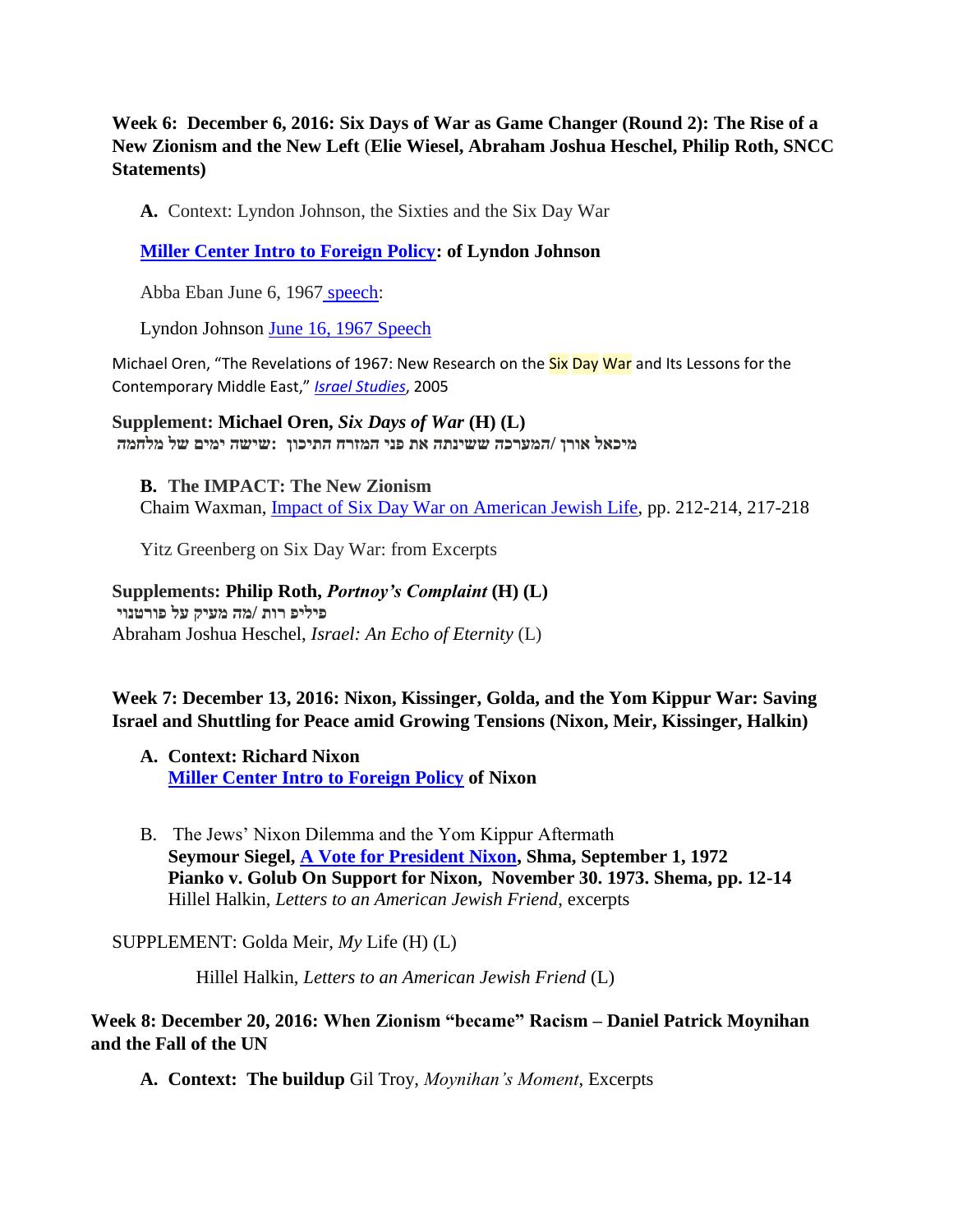Yasir Arafat [UN Speech](http://israelipalestinian.procon.org/sourcefiles/ispaldoc1974.pdf) 1974<http://israelipalestinian.procon.org/sourcefiles/ispaldoc1974.pdf>

B. Moynihan's Moment, The Entebbe Raid, and a Zionist High Moynihan [UN Speech:](http://blog.unwatch.org/index.php/2012/12/30/moynihans-moment-the-historic-1975-u-n-speech-in-response-to-zionism-is-racism/) November 10, 1975

SUPPLEMENT: Letty Cottin Pogrebin, *Deborah Golda and me* (L)

Letters of Yoni Netanyahu (H) (L)

#### **Week 9: December 27, 2016: The Begin Revolution, Camp David, and the Carter Confusion**

- **A. Context:** Lawrence Wright, *[Thirteen Days in September](http://primo-icc-prod.hosted.exlibrisgroup.com/primo_library/libweb/action/display.do?tabs=detailsTab&ct=display&fn=search&doc=idc_aleph_data000156271&indx=1&recIds=idc_aleph_data000156271&recIdxs=0&elementId=0&renderMode=poppedOut&displayMode=full&frbrVersion=&frbg=&vl(606196044UI0)=any&vl(520152441UI1)=all_items&&dscnt=0&vl(1UIStartWith0)=contains&scp.scps=scope%3A%28%22IDC%22%29&tb=t&vid=IDC&mode=Basic&srt=rank&tab=idc_local&dum=true&vl(freeText0)=thirteen%20days%20in%20september&dstmp=1479036335068)*, 3-46, 264-289
- B. **The search for Peace and Peace of Mind…** Sol Stern, [Menachem Begin v. The Jewish Lobby,](https://books.google.co.il/books?id=5tICAAAAMBAJ&pg=PA60&lpg=PA60&dq=schindler+menachem+begin&source=bl&ots=aO6IAFLRsk&sig=4r13uyKGHn-3tzlRndb4ZfLHi-I&hl=en&sa=X&ved=0ahUKEwjW7eXny6TQAhVoD8AKHXRJAisQ6AEIPjAE#v=onepage&q=schindler%20menachem%20begin&f=false) New York Magazine, April 24, 1978 **[How are You Thinking about Voting?](http://www.bjpa.org/Publications/downloadFile.cfm?FileID=7350)** *By J. David [Bleich](http://www.bjpa.org/Publications/results.cfm?Authored=J.-David-Bleich&AuthorID=4788)*

*Eugene [Borowitz,](http://www.bjpa.org/Publications/results.cfm?Publisher=Eugene%20Borowitz) October 31, 1980 Anne Roiphe, Excerpts*

SUPPLEMENT: Lawrence Wright, *Thirteen Days in September*

# **Week 10: January 3, 2017: The Reagan Years: Strengthened Friendship or Greater Strains - with the shadow of Pollard thrown in (Avineri)**

- A. Context: The Reagan Revolution **[Miller Center Intro to Foreign Policy](http://millercenter.org/president) of Reagan**
- B. **The Lebanon and Pollard Cracks…**

Chemi Shalev, Haaretz [column,](http://www.haaretz.com/blogs/west-of-eden/if-obama-treated-israel-like-reagan-did-he-d-be-impeached-1.400542) "If Obama treated Israel like Reagan, he'd be impeached,"

Leonard Fein, *[Days of Awe](http://www.bjpa.org/Publications/details.cfm?PublicationID=14941)*, Moment, 1982 Shlomo Avineri on American Jews and Pollard, Excerpts **Chicago Tribune ["US Israeli Jews Differences in Sharp Focus"](http://articles.chicagotribune.com/1987-04-12/news/8701270761_1_pollard-affair-american-jews-israeli)** 

**Martin Peretz, [The Mendacious Movement to free a convicted Spy](http://www.wsj.com/articles/SB10001424052702303734204577466304136240464?mg=id-wsj)**

**Week 11: January 10, 2016: Oslo with an American Accent: Bill Clinton and the Peace Processors** 

- **A. Context Clinton, Love-love and Oslo [Miller Center Intro to Foreign Policy](http://millercenter.org/president) of George H.W. Bush and Clinton**
- *B.* **Israel and the Continuity Question [American Jews and Israel: Has the Romance](file:///G:/Dropbox/Haifa%20University%20Teaching%20File/American%20Jews%20and%20Israel:%20Has%20the%20Romance%20Ended%3f)  [Ended?](file:///G:/Dropbox/Haifa%20University%20Teaching%20File/American%20Jews%20and%20Israel:%20Has%20the%20Romance%20Ended%3f)** *By Charles S. [Liebman,](http://www.bjpa.org/Publications/results.cfm?Authored=Charles-Liebman&AuthorID=148) 1999*
- C. Kenneth Levin, The Oslo Syndrome, Excerpts